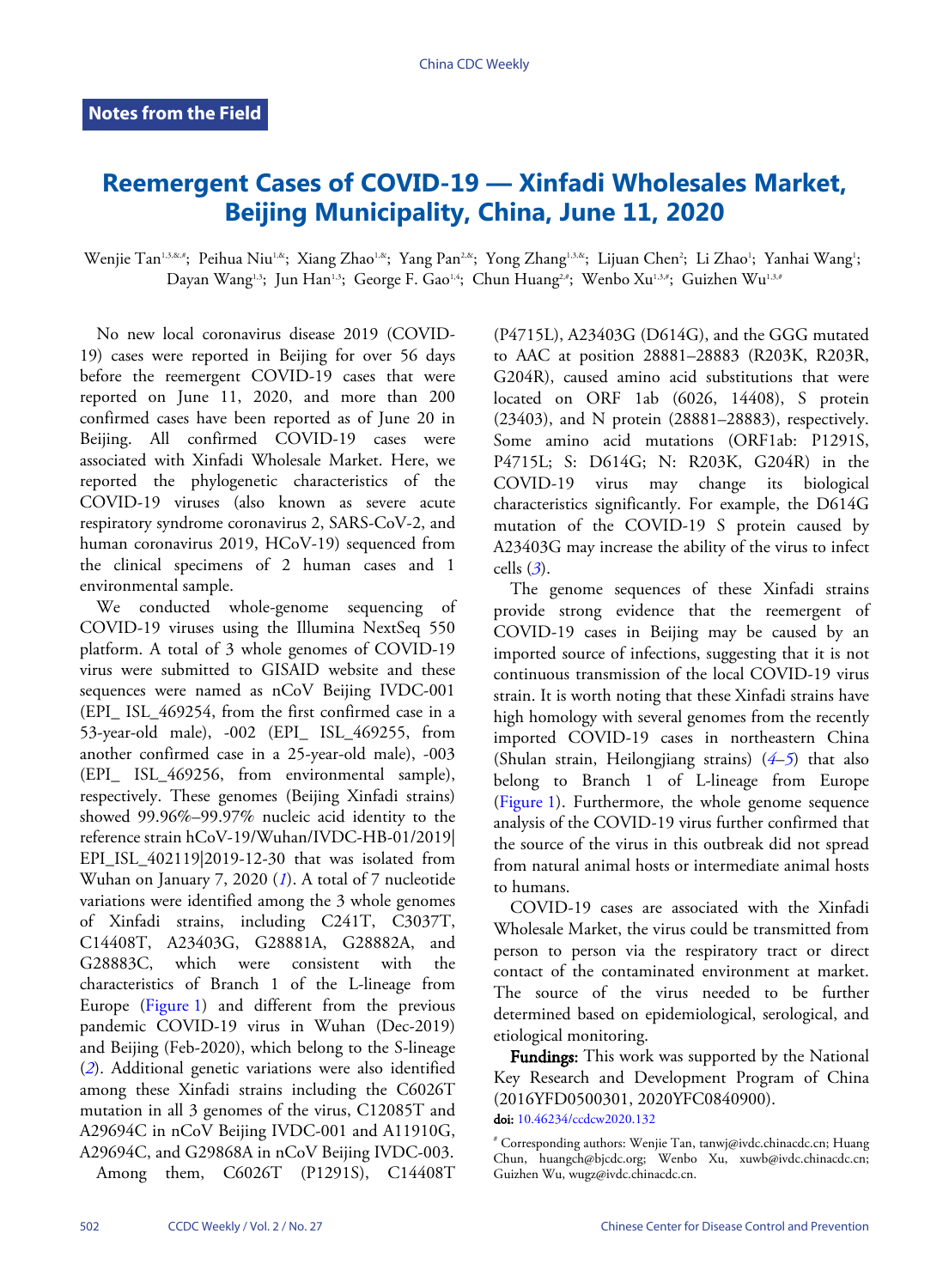## China CDC Weekly

<span id="page-1-0"></span>

FIGURE 1. Phylogenetic tree based on the genome sequences of the COVID-19 virus. The genome of the COVID-19 virus from Beijing Municipality and Wuhan City were highlighted in shades of yellow and orange, respectively. The recent reemergence of COVID-19 virus in northeastern China (Shulan and Heilongjiang) that was associated with imported cases was also highlighted in shades of blue and green, respectively. S- or L-lineage of the COVID-19 virus were marked and colored on the right.